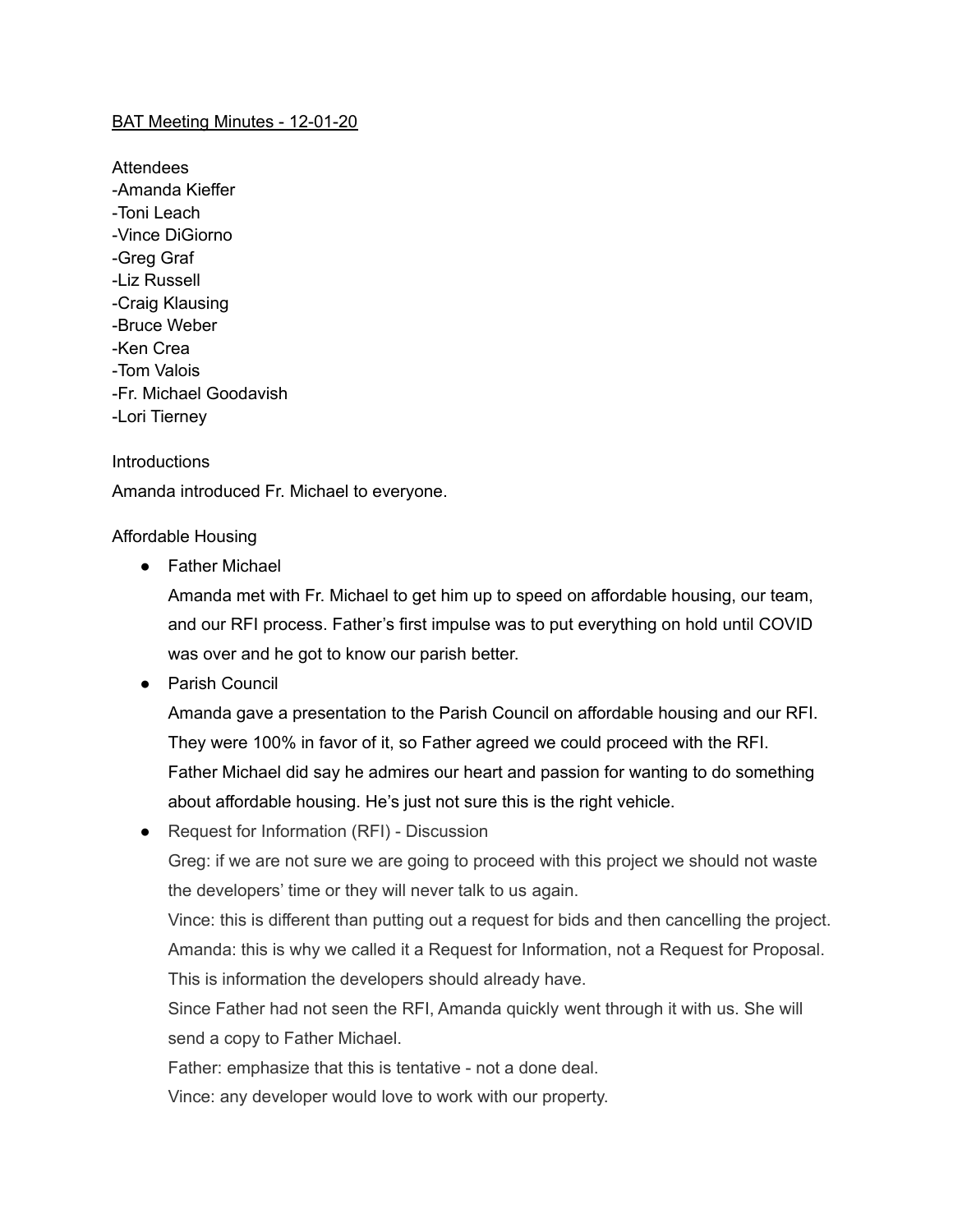Tom: gave a summary of us selling part of our property to Rottlund Homes. At that time Rottlund proposed putting affordable housing on part of our land but this raised considerable resistance from the neighbors.

Vince: told about the opposition from the neighbors and from the city.

Father asked: what is our current relationship with the neighborhood?

Liz: mentioned food drives and neighborhood BBQ.

Craig: summarized the process Common Bond used to get approval for their Rice St. project. He said 4 of 7 members of the city council are in favor of affordable housing.

- Request for Information (RFI) Vote Members present voted unanimously to proceed with the RFI.
- Request for Information (RFI) Final Edits

Amanda will add a site plan and a decision matrix to the RFI.

Amanda and Ken will publish the final version for email review.

RFI will be sent out after the holidays with 3 weeks deadline for responses. The rest of the timeline will be up to the developers.

# Major Building Improvements

- Roof Repairs Vince will draw up specifications for roof replacement.
- On Hold till decisions on our Affordable Housing Initiatives are made:
	- Parish Center
		- There are still 2 tenants in the Parish Center. The Boy Scouts moved out.
	- Parking Lot No activity.

10 Year Vision Plan

● Upcoming in conjunction with other committees It has been almost 5 years since the Strategic Planning Committee published the 5-year plan, so Amanda and Toni thought we should start a new plan.

## Action Items

- Amanda to make exhibit
- Ken and Amanda finalize the RFI
- Amanda to send RFI to Father and Marie Barnum
- Vince Roof Design
- Liz to test email

Next meeting: December 1, 7:30 p.m. (on Zoom)